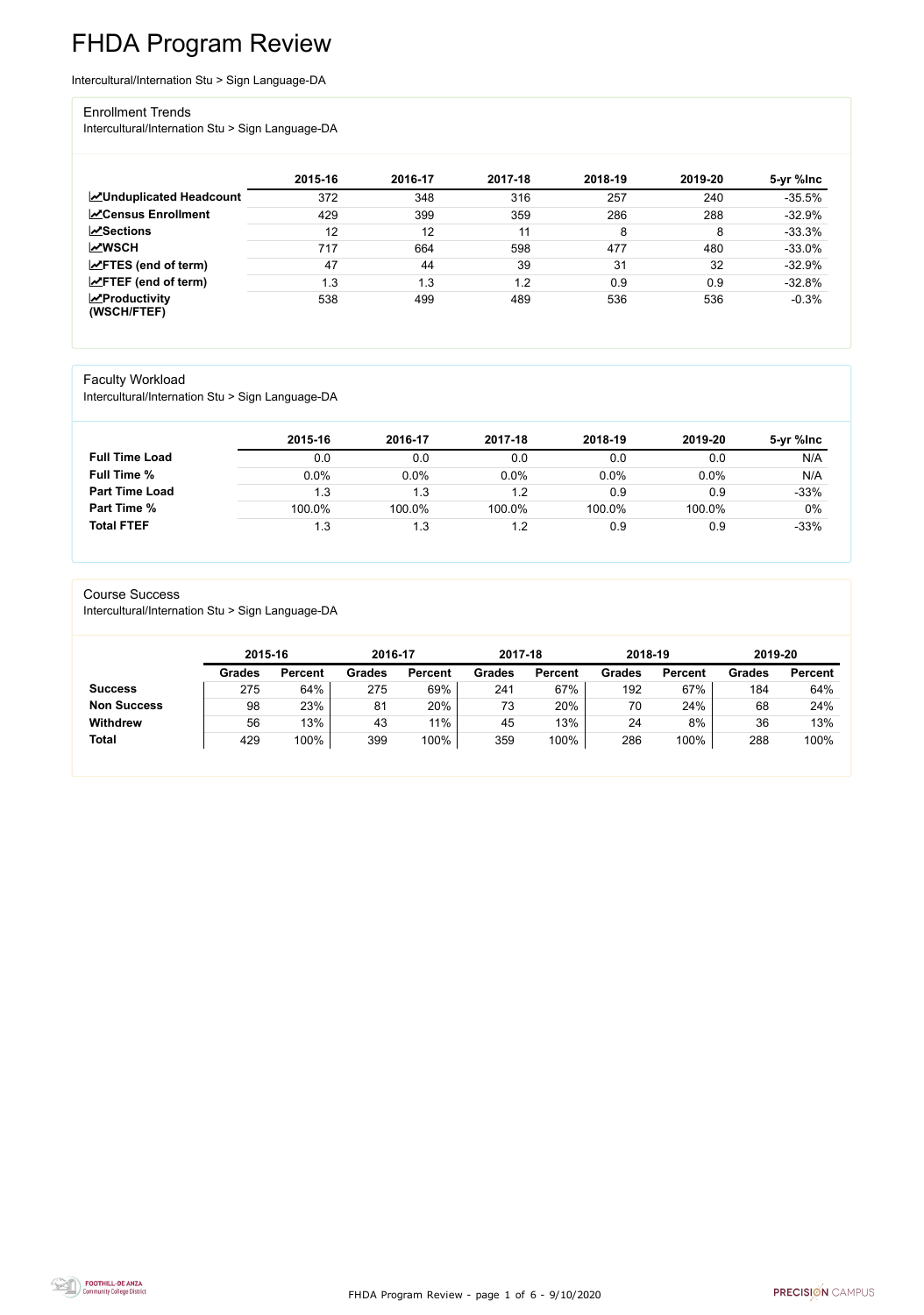FHDA Program Review - page 2 of 6 - 9/10/2020



### Course Success for African American, Latinx, and Filipinx Students

### Course Success for Asian, Native American, Pacific Islander, White, and Decline to State Students

|                    | 2015-16       |                | 2016-17       |                | 2017-18       |                | 2018-19       |                | 2019-20       |                |
|--------------------|---------------|----------------|---------------|----------------|---------------|----------------|---------------|----------------|---------------|----------------|
|                    | <b>Grades</b> | <b>Percent</b> | <b>Grades</b> | <b>Percent</b> | <b>Grades</b> | <b>Percent</b> | <b>Grades</b> | <b>Percent</b> | <b>Grades</b> | <b>Percent</b> |
| <b>Success</b>     | 118           | 57%            | 114           | 61%            | 107           | 58%            | 87            | 60%            | 74            | 53%            |
| <b>Non Success</b> | 56            | 27%            | 52            | 28%            | 51            | 28%            | 45            | 31%            | 49            | 35%            |
| <b>Withdrew</b>    | 32            | 16%            | 20            | $11\%$         | 25            | 14%            | 12            | 8%             |               | 12%            |
| <b>Total</b>       | 206           | 100%           | 186           | 100%           | 183           | 100%           | 144           | 100%           | 140           | 100%           |

|                    | 2015-16       |                | 2016-17       |                | 2017-18       |                | 2018-19       |                | 2019-20       |                |
|--------------------|---------------|----------------|---------------|----------------|---------------|----------------|---------------|----------------|---------------|----------------|
|                    | <b>Grades</b> | <b>Percent</b> | <b>Grades</b> | <b>Percent</b> | <b>Grades</b> | <b>Percent</b> | <b>Grades</b> | <b>Percent</b> | <b>Grades</b> | <b>Percent</b> |
| <b>Success</b>     | 157           | 70%            | 161           | 76%            | 134           | 76%            | 105           | 74%            | 110           | 74%            |
| <b>Non Success</b> | 42            | 19%            | 29            | 14%            | 22            | 13%            | 25            | 18%            | 19            | 13%            |
| <b>Withdrew</b>    | 24            | 11%            | 23            | $11\%$         | 20            | 11%            | 12            | 8%             | 19            | 13%            |
| <b>Total</b>       | 223           | 100%           | 213           | 100%           | 176           | 100%           | 142           | 100%           | 148           | 100%           |
|                    |               |                |               |                |               |                |               |                |               |                |

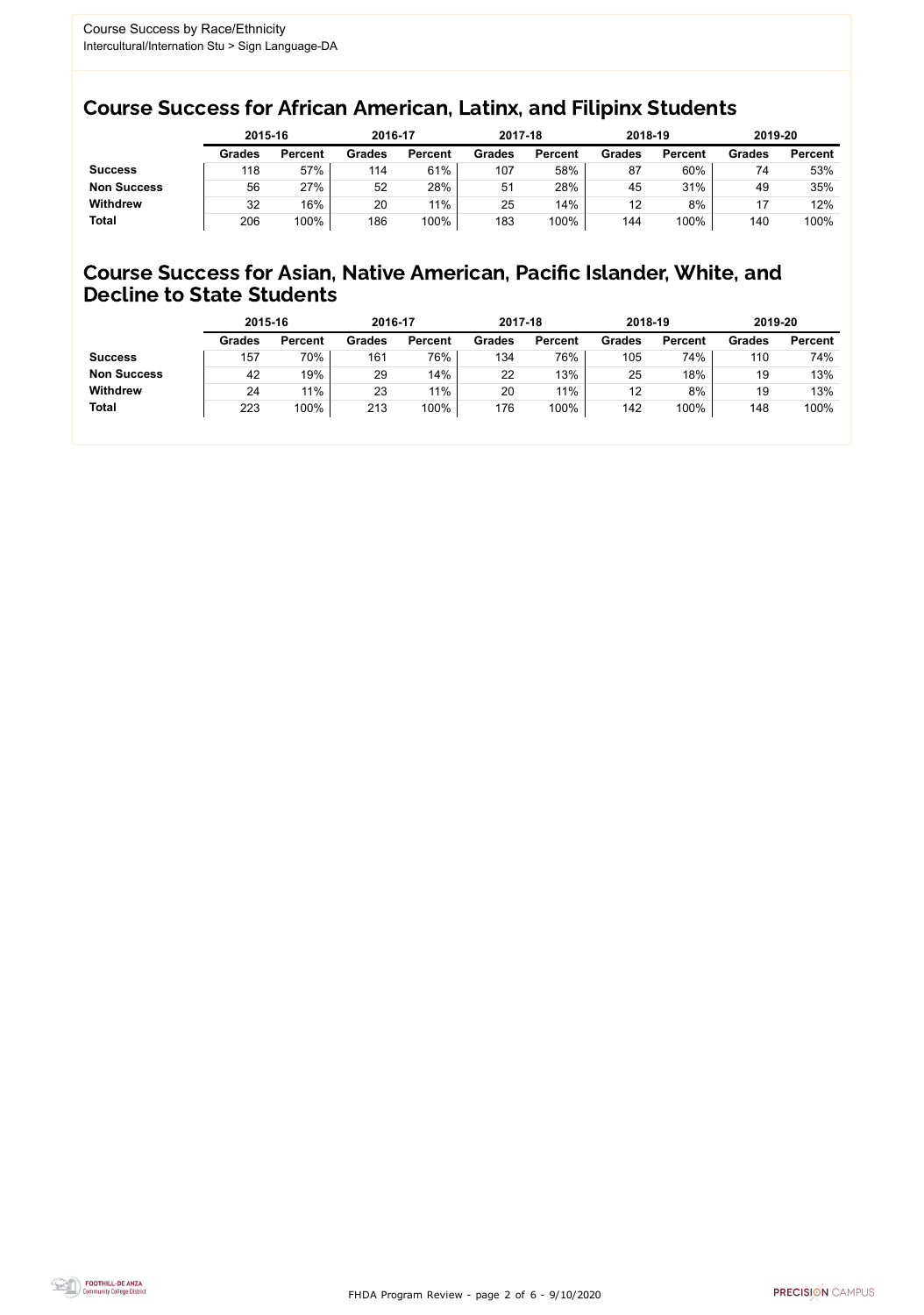FHDA Program Review - page 3 of 6 - 9/10/2020



Some courses may continue to be listed but no longer have data due to renumbering or because the course was not offered in the past five years.



### by Gender

|                     | 2015-16 |                |     | 2016-17        |     | 2017-18        |     | 2018-19        |     | 2019-20        |  |
|---------------------|---------|----------------|-----|----------------|-----|----------------|-----|----------------|-----|----------------|--|
|                     | Enr     | <b>Percent</b> | Enr | <b>Percent</b> | Enr | <b>Percent</b> | Enr | <b>Percent</b> | Enr | <b>Percent</b> |  |
| <b>Female</b>       | 294     | 69%            | 280 | 70%            | 258 | 72%            | 198 | 69%            | 192 | 67%            |  |
| <b>Male</b>         | 125     | 29%            | 107 | 27%            | 96  | 27%            | 80  | 28%            | 92  | 32%            |  |
| <b>Non-Binary</b>   |         | 0%             |     | 0%             |     | 0%             |     | $0\%$          |     | 0%             |  |
| <b>Not Reported</b> | 10      | 2%             | 12  | 3%             | 5   | 1%             | 8   | 3%             |     | $1\%$          |  |
| <b>Total</b>        | 429     | 100%           | 399 | 100%           | 359 | 100%           | 286 | 100%           | 288 | 100%           |  |

## by Ethnicity

|                         | 2015-16 |                |                | 2016-17        |                | 2017-18        |     | 2018-19        | 2019-20 |                |
|-------------------------|---------|----------------|----------------|----------------|----------------|----------------|-----|----------------|---------|----------------|
|                         | Enr     | <b>Percent</b> | Enr            | <b>Percent</b> | Enr            | <b>Percent</b> | Enr | <b>Percent</b> | Enr     | <b>Percent</b> |
| <b>African American</b> | 21      | 5%             | 14             | 4%             | 13             | 4%             | 12  | 4%             |         | 2%             |
| Asian                   | 84      | 20%            | 84             | 21%            | 66             | 18%            | 56  | 20%            | 69      | 24%            |
| <b>Filipinx</b>         | 33      | 8%             | 24             | 6%             | 36             | 10%            | 25  | 9%             | 28      | 10%            |
| Latinx                  | 152     | 35%            | 148            | 37%            | 134            | 37%            | 107 | 37%            | 105     | 36%            |
| <b>Native American</b>  | 5       | $1\%$          | 6              | $2\%$          | 5              | $1\%$          | 5   | 2%             | 5       | 2%             |
| <b>Pacific Islander</b> | 3       | $1\%$          | $\overline{2}$ | $1\%$          | $\overline{2}$ | 1%             | 3   | $1\%$          | 4       | $1\%$          |
| <b>White</b>            | 123     | 29%            | 118            | 30%            | 103            | 29%            | 75  | 26%            | 59      | 20%            |
| <b>Decline to State</b> | 8       | 2%             | 3              | $1\%$          | $\mathbf 0$    | $0\%$          | 3   | 1%             | 11      | 4%             |
| <b>Total</b>            | 429     | 100%           | 399            | 100%           | 359            | 100%           | 286 | 100%           | 288     | 100%           |

## by Age

|              | 2015-16 |                |     | 2016-17        |     | 2017-18        |     | 2018-19        |     | 2019-20        |  |
|--------------|---------|----------------|-----|----------------|-----|----------------|-----|----------------|-----|----------------|--|
|              | Enr     | <b>Percent</b> | Enr | <b>Percent</b> | Enr | <b>Percent</b> | Enr | <b>Percent</b> | Enr | <b>Percent</b> |  |
| 19 or less   | 161     | 38%            | 132 | 33%            | 103 | 29%            | 92  | 32%            | 104 | 36%            |  |
| $20 - 24$    | 169     | 39%            | 175 | 44%            | 174 | 48%            | 132 | 46%            | 130 | 45%            |  |
| 25-39        | 61      | $14\%$         | 76  | 19%            | 56  | 16%            | 46  | 16%            | 42  | 15%            |  |
| $40 +$       | 38      | 9%             | 16  | 4%             | 26  | 7%             | 16  | 6%             | 12  | 4%             |  |
| <b>Total</b> | 429     | 100%           | 399 | 100%           | 359 | 100%           | 286 | 100%           | 288 | 100%           |  |

### by Education Level

|                           | 2015-16 |                |     | 2016-17        |     | 2017-18        |     | 2018-19        | 2019-20 |                |
|---------------------------|---------|----------------|-----|----------------|-----|----------------|-----|----------------|---------|----------------|
|                           | Enr     | <b>Percent</b> | Enr | <b>Percent</b> | Enr | <b>Percent</b> | Enr | <b>Percent</b> | Enr     | <b>Percent</b> |
| <b>Bachelor or higher</b> | 35      | 8%             | 30  | 8%             | 24  | 7%             | 22  | 8%             | 18      | 6%             |
| <b>Associate</b>          | 12      | 3%             | 15  | 4%             | 8   | 2%             |     | 2%             | 10      | 3%             |
| <b>HS/Equivalent</b>      | 296     | 69%            | 286 | 72%            | 262 | 73%            | 214 | 75%            | 217     | 75%            |
| <b>All Other</b>          | 86      | 20%            | 68  | 17%            | 65  | 18%            | 43  | 15%            | 43      | 15%            |
| <b>Total</b>              | 429     | 100%           | 399 | 100%           | 359 | 100%           | 286 | 100%           | 288     | 100%           |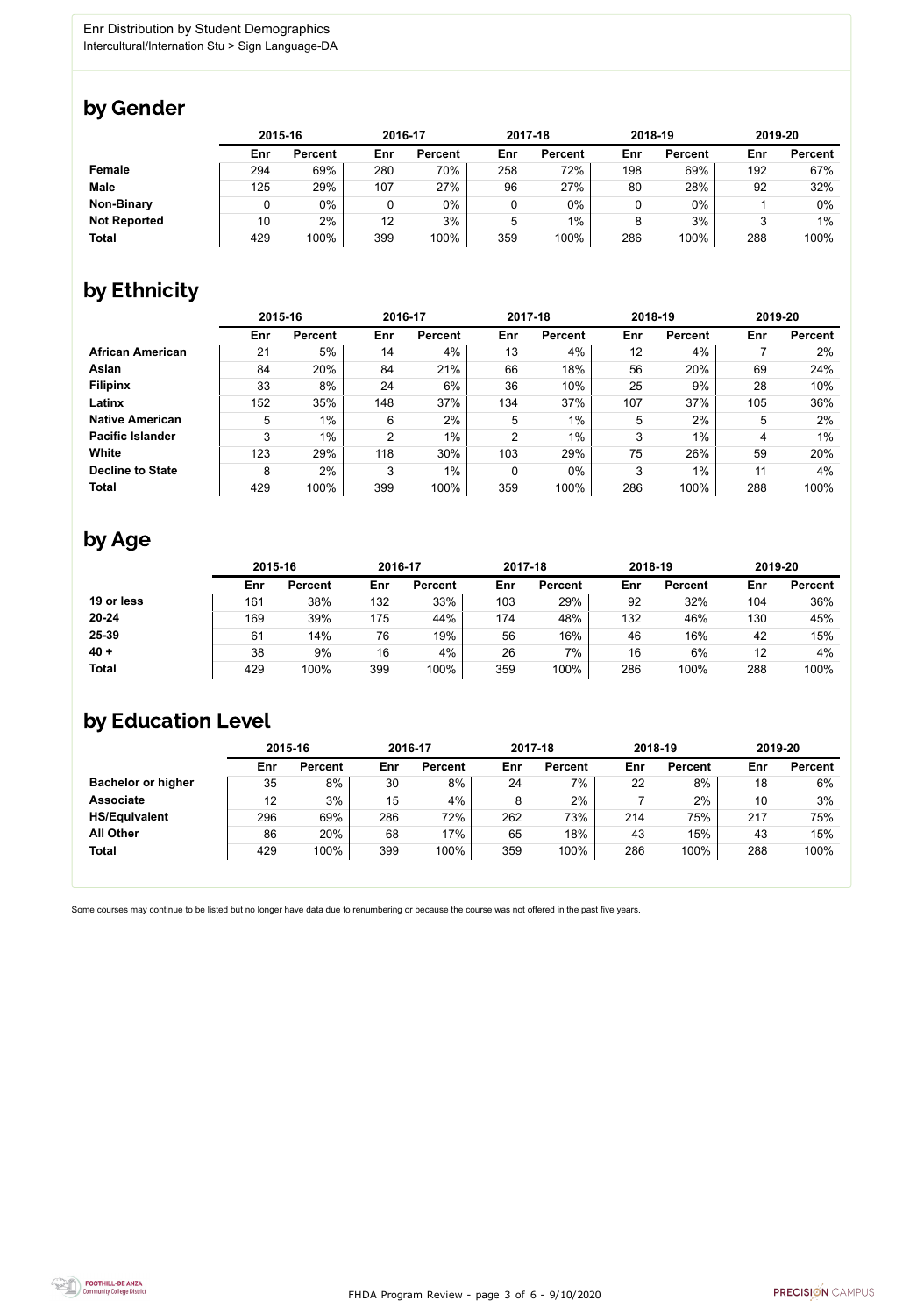FHDA Program Review - page 4 of 6 - 9/10/2020



### Success Rates by Gender Intercultural/Internation Stu > Sign Language-DA

|                     | 2019-20        |                |                    |                |                 |                |               |                |  |  |  |
|---------------------|----------------|----------------|--------------------|----------------|-----------------|----------------|---------------|----------------|--|--|--|
|                     | <b>Success</b> |                | <b>Non Success</b> |                | <b>Withdrew</b> |                | <b>Total</b>  |                |  |  |  |
|                     | <b>Grades</b>  | <b>Percent</b> | <b>Grades</b>      | <b>Percent</b> | <b>Grades</b>   | <b>Percent</b> | <b>Grades</b> | <b>Percent</b> |  |  |  |
| <b>Female</b>       | 129            | 67%            | 40                 | 21%            | 23              | 12%            | 192           | 100%           |  |  |  |
| <b>Male</b>         | 53             | 58%            | 26                 | 28%            | 13              | 14%            | 92            | 100%           |  |  |  |
| <b>Non-Binary</b>   | 0              | $0\%$          |                    | 100%           | 0               | $0\%$          |               | 100%           |  |  |  |
| <b>Not Reported</b> | າ              | 67%            |                    | 33%            | 0               | $0\%$          | 3             | 100%           |  |  |  |
| All                 | 184            | 64%            | 68                 | 24%            | 36              | 13%            | 288           | 100%           |  |  |  |

|                     |                | 2018-19        |                    |                |                 |                |               |                |  |  |  |  |
|---------------------|----------------|----------------|--------------------|----------------|-----------------|----------------|---------------|----------------|--|--|--|--|
|                     | <b>Success</b> |                | <b>Non Success</b> |                | <b>Withdrew</b> |                | <b>Total</b>  |                |  |  |  |  |
|                     | <b>Grades</b>  | <b>Percent</b> | <b>Grades</b>      | <b>Percent</b> | <b>Grades</b>   | <b>Percent</b> | <b>Grades</b> | <b>Percent</b> |  |  |  |  |
| Female              | 138            | 70%            | 43                 | 22%            | 17              | 9%             | 198           | 100%           |  |  |  |  |
| <b>Male</b>         | 49             | 61%            | 24                 | 30%            |                 | 9%             | 80            | 100%           |  |  |  |  |
| <b>Non-Binary</b>   |                | N/A            | 0                  | N/A            | 0               | N/A            |               | 100%           |  |  |  |  |
| <b>Not Reported</b> | 5              | 63%            | 3                  | 38%            | 0               | $0\%$          | 8             | 100%           |  |  |  |  |
| All                 | 192            | 67%            | 70                 | 24%            | 24              | 8%             | 286           | 100%           |  |  |  |  |

|                     | 2017-18        |                |                    |                |                 |                |               |                |  |  |  |
|---------------------|----------------|----------------|--------------------|----------------|-----------------|----------------|---------------|----------------|--|--|--|
|                     | <b>Success</b> |                | <b>Non Success</b> |                | <b>Withdrew</b> |                | <b>Total</b>  |                |  |  |  |
|                     | <b>Grades</b>  | <b>Percent</b> | <b>Grades</b>      | <b>Percent</b> | <b>Grades</b>   | <b>Percent</b> | <b>Grades</b> | <b>Percent</b> |  |  |  |
| <b>Female</b>       | 177            | 69%            | 50                 | 19%            | 31              | 12%            | 258           | 100%           |  |  |  |
| <b>Male</b>         | 60             | 63%            | 22                 | 23%            | 14              | 15%            | 96            | 100%           |  |  |  |
| <b>Non-Binary</b>   | 0              | N/A            |                    | N/A            | 0               | N/A            | υ             | 100%           |  |  |  |
| <b>Not Reported</b> | 4              | 80%            |                    | 20%            | 0               | $0\%$          | 5             | 100%           |  |  |  |
| All                 | 241            | 67%            | 73                 | 20%            | 45              | 13%            | 359           | 100%           |  |  |  |

|                     |               | 2016-17                              |               |                |               |                 |               |                |  |  |
|---------------------|---------------|--------------------------------------|---------------|----------------|---------------|-----------------|---------------|----------------|--|--|
|                     |               | <b>Non Success</b><br><b>Success</b> |               |                |               | <b>Withdrew</b> | <b>Total</b>  |                |  |  |
|                     | <b>Grades</b> | <b>Percent</b>                       | <b>Grades</b> | <b>Percent</b> | <b>Grades</b> | <b>Percent</b>  | <b>Grades</b> | <b>Percent</b> |  |  |
| <b>Female</b>       | 197           | 70%                                  | 50            | 18%            | 33            | 12%             | 280           | 100%           |  |  |
| <b>Male</b>         | 70            | 65%                                  | 28            | 26%            | 9             | 8%              | 107           | 100%           |  |  |
| <b>Non-Binary</b>   | 0             | N/A                                  |               | N/A            | 0             | N/A             |               | 100%           |  |  |
| <b>Not Reported</b> | 8             | 67%                                  | 3             | 25%            |               | 8%              | 12            | 100%           |  |  |
| All                 | 275           | 69%                                  | 81            | 20%            | 43            | 11%             | 399           | 100%           |  |  |

|                     |                                      | 2015-16        |               |                |                 |                |               |                |  |  |
|---------------------|--------------------------------------|----------------|---------------|----------------|-----------------|----------------|---------------|----------------|--|--|
|                     | <b>Non Success</b><br><b>Success</b> |                |               |                | <b>Withdrew</b> |                | <b>Total</b>  |                |  |  |
|                     | <b>Grades</b>                        | <b>Percent</b> | <b>Grades</b> | <b>Percent</b> | <b>Grades</b>   | <b>Percent</b> | <b>Grades</b> | <b>Percent</b> |  |  |
| Female              | 193                                  | 66%            | 63            | 21%            | 38              | 13%            | 294           | 100%           |  |  |
| <b>Male</b>         | 77                                   | 62%            | 32            | 26%            | 16              | 13%            | 125           | 100%           |  |  |
| <b>Non-Binary</b>   |                                      | N/A            | 0             | N/A            |                 | N/A            |               | 100%           |  |  |
| <b>Not Reported</b> | 5                                    | 50%            | 3             | 30%            | 2               | 20%            | 10            | 100%           |  |  |
| All                 | 275                                  | 64%            | 98            | 23%            | 56              | 13%            | 429           | 100%           |  |  |

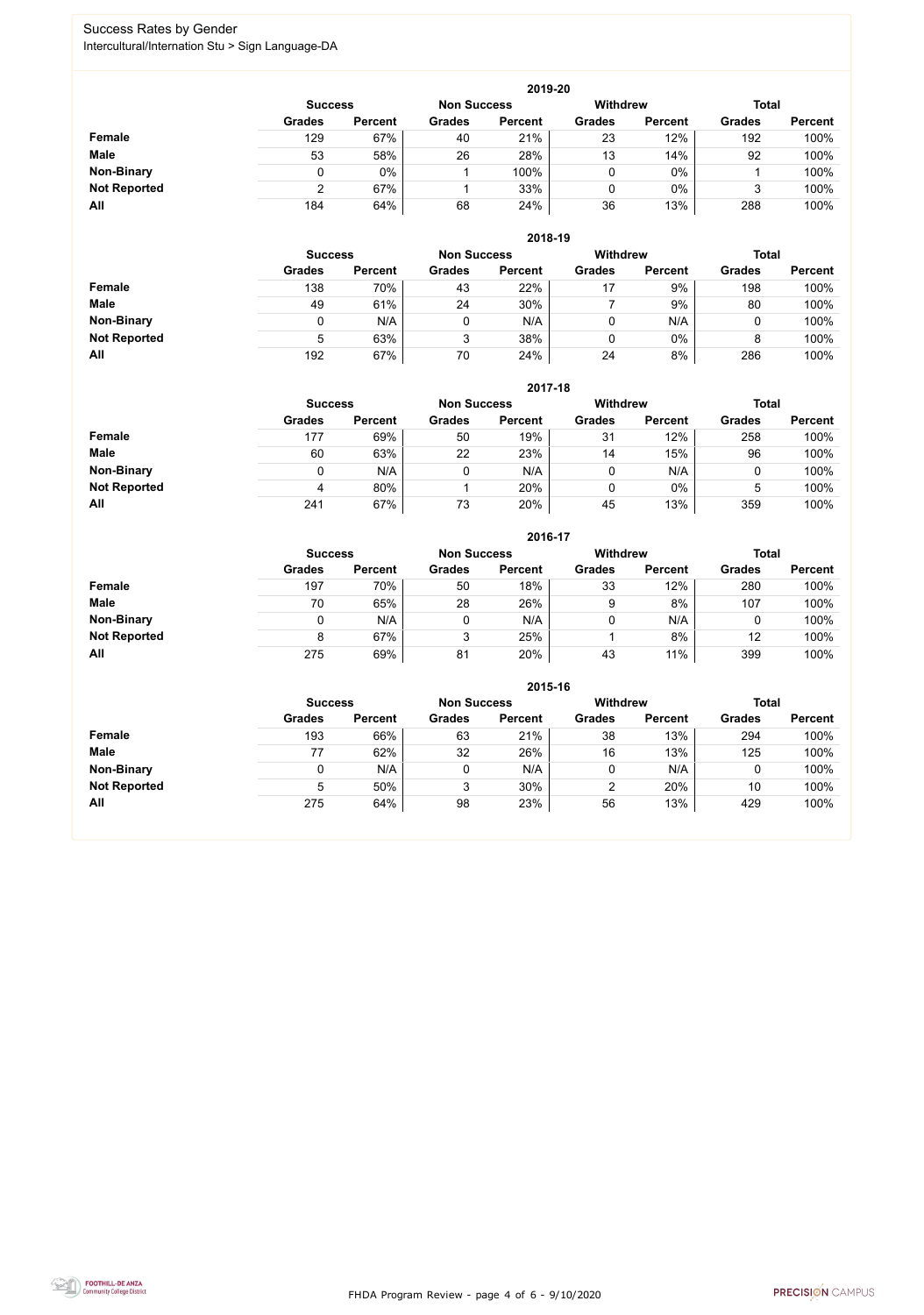FHDA Program Review - page 5 of 6 - 9/10/2020



### Success Rates by Age Intercultural/Internation Stu > Sign Language-DA

|            | 2019-20        |                    |               |                |                                 |                |               |                |  |  |
|------------|----------------|--------------------|---------------|----------------|---------------------------------|----------------|---------------|----------------|--|--|
|            | <b>Success</b> | <b>Non Success</b> |               |                | <b>Total</b><br><b>Withdrew</b> |                |               |                |  |  |
|            | <b>Grades</b>  | <b>Percent</b>     | <b>Grades</b> | <b>Percent</b> | <b>Grades</b>                   | <b>Percent</b> | <b>Grades</b> | <b>Percent</b> |  |  |
| 19 or less | 67             | 64%                | 28            | 27%            | 9                               | 9%             | 104           | 100%           |  |  |
| $20 - 24$  | 85             | 65%                | 31            | 24%            | 14                              | 11%            | 130           | 100%           |  |  |
| 25-39      | 24             | 57%                | 6             | 14%            | 12                              | 29%            | 42            | 100%           |  |  |
| $40 +$     | 8              | 67%                | 3             | 25%            |                                 | 8%             | 12            | 100%           |  |  |
| All        | 184            | 64%                | 68            | 24%            | 36                              | 13%            | 288           | 100%           |  |  |

|            | 2018-19                              |                |               |                 |               |                |               |                |  |
|------------|--------------------------------------|----------------|---------------|-----------------|---------------|----------------|---------------|----------------|--|
|            | <b>Non Success</b><br><b>Success</b> |                |               | <b>Withdrew</b> |               | <b>Total</b>   |               |                |  |
|            | <b>Grades</b>                        | <b>Percent</b> | <b>Grades</b> | <b>Percent</b>  | <b>Grades</b> | <b>Percent</b> | <b>Grades</b> | <b>Percent</b> |  |
| 19 or less | 60                                   | 65%            | 28            | 30%             | 4             | 4%             | 92            | 100%           |  |
| $20 - 24$  | 84                                   | 64%            | 35            | 27%             | 13            | 10%            | 132           | 100%           |  |
| 25-39      | 39                                   | 85%            | 4             | 9%              | 2<br>ر        | 7%             | 46            | 100%           |  |
| $40 +$     | 9                                    | 56%            | 3             | 19%             | 4             | 25%            | 16            | 100%           |  |
| All        | 192                                  | 67%            | 70            | 24%             | 24            | 8%             | 286           | 100%           |  |

|            | 2017-18                              |                |               |                |                 |                |               |                |  |  |
|------------|--------------------------------------|----------------|---------------|----------------|-----------------|----------------|---------------|----------------|--|--|
|            | <b>Non Success</b><br><b>Success</b> |                |               |                | <b>Withdrew</b> |                | <b>Total</b>  |                |  |  |
|            | <b>Grades</b>                        | <b>Percent</b> | <b>Grades</b> | <b>Percent</b> | <b>Grades</b>   | <b>Percent</b> | <b>Grades</b> | <b>Percent</b> |  |  |
| 19 or less | 75                                   | 73%            | 22            | 21%            | 6               | 6%             | 103           | 100%           |  |  |
| 20-24      | 111                                  | 64%            | 40            | 23%            | 23              | 13%            | 174           | 100%           |  |  |
| 25-39      | 34                                   | 61%            | 10            | 18%            | 12              | 21%            | 56            | 100%           |  |  |
| $40 +$     | 21                                   | 81%            |               | 4%             | 4               | 15%            | 26            | 100%           |  |  |
| All        | 241                                  | 67%            | 73            | 20%            | 45              | 13%            | 359           | 100%           |  |  |

|            |                                      |                |               | 2016-17        |                 |                |               |                |
|------------|--------------------------------------|----------------|---------------|----------------|-----------------|----------------|---------------|----------------|
|            | <b>Non Success</b><br><b>Success</b> |                |               |                | <b>Withdrew</b> |                | <b>Total</b>  |                |
|            | <b>Grades</b>                        | <b>Percent</b> | <b>Grades</b> | <b>Percent</b> | <b>Grades</b>   | <b>Percent</b> | <b>Grades</b> | <b>Percent</b> |
| 19 or less | 95                                   | 72%            | 26            | 20%            | 11              | 8%             | 132           | 100%           |
| $20 - 24$  | 116                                  | 66%            | 41            | 23%            | 18              | 10%            | 175           | 100%           |
| 25-39      | 54                                   | 71%            | 12            | 16%            | 10              | 13%            | 76            | 100%           |
| $40 +$     | 10                                   | 63%            | 2             | 13%            | 4               | 25%            | 16            | 100%           |
| All        | 275                                  | 69%            | 81            | 20%            | 43              | 11%            | 399           | 100%           |

|            | 2015-16                              |                |               |                |                 |                |               |                |  |  |
|------------|--------------------------------------|----------------|---------------|----------------|-----------------|----------------|---------------|----------------|--|--|
|            | <b>Non Success</b><br><b>Success</b> |                |               |                | <b>Withdrew</b> |                | <b>Total</b>  |                |  |  |
|            | <b>Grades</b>                        | <b>Percent</b> | <b>Grades</b> | <b>Percent</b> | <b>Grades</b>   | <b>Percent</b> | <b>Grades</b> | <b>Percent</b> |  |  |
| 19 or less | 103                                  | 64%            | 35            | 22%            | 23              | 14%            | 161           | 100%           |  |  |
| $20 - 24$  | 106                                  | 63%            | 44            | 26%            | 19              | 11%            | 169           | 100%           |  |  |
| 25-39      | 43                                   | 70%            | 12            | 20%            | 6               | 10%            | 61            | 100%           |  |  |
| $40 +$     | 23                                   | 61%            |               | 18%            | 8               | 21%            | 38            | 100%           |  |  |
| All        | 275                                  | 64%            | 98            | 23%            | 56              | 13%            | 429           | 100%           |  |  |